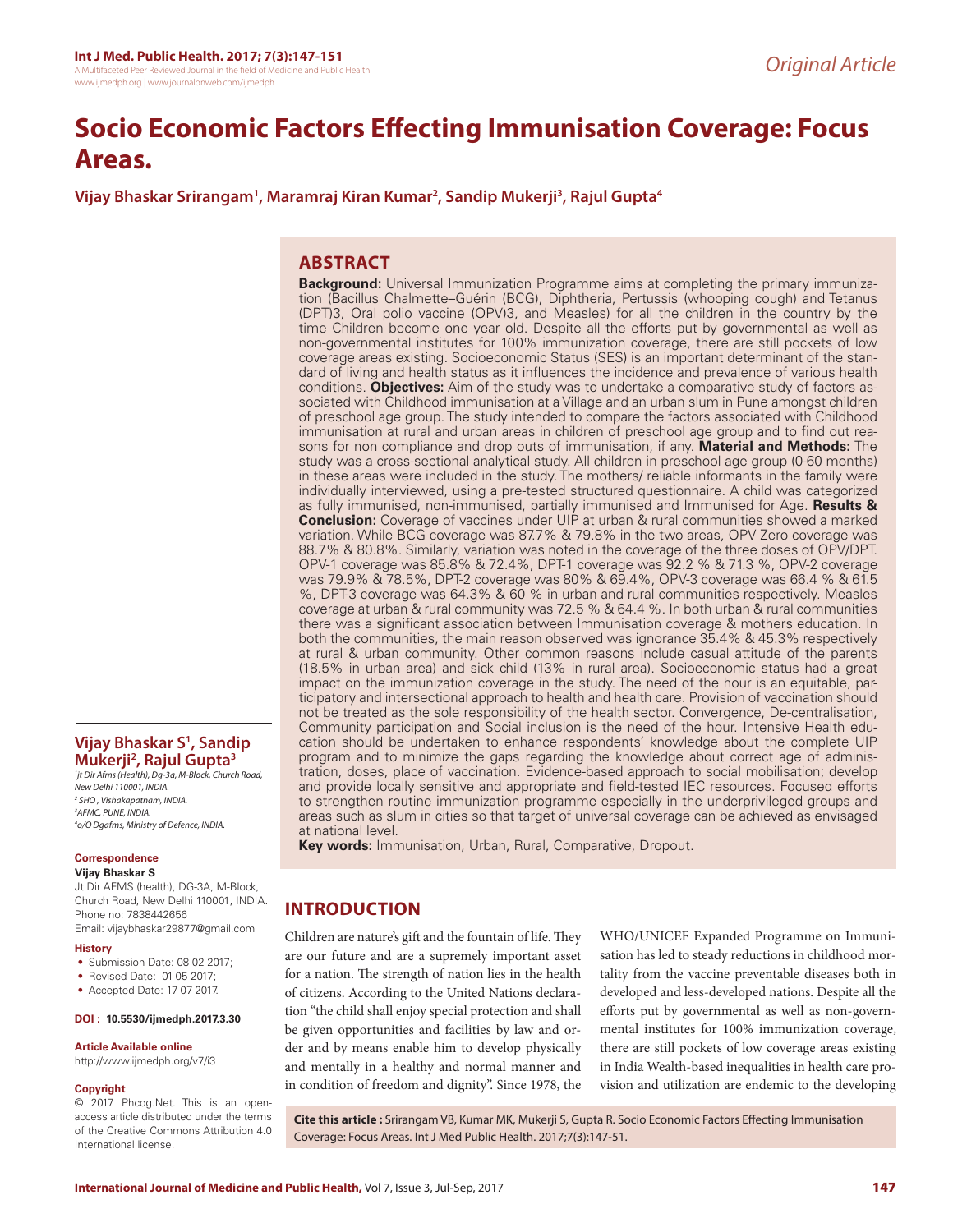world and India is no exception.<sup>1-3</sup> A good indicator of accessibility and outreach in the health care sector is the state of childhood immunization. Concerns about equity in health have led to initiatives to collect and analyze data on how health outcomes and services are distributed across social and economic groups. Roughly 3 million children die each year of vaccine preventable diseases (VPDs) with a disproportionate number of these children residing in developing countries. Vaccines remain one of the most cost- effective public health initiatives, yet the cover against VPDs remains far from complete; recent estimates suggest that approximately 34 million children are not completely immunised with almost 98 per cent of them residing in developing countries. India, along with the whole world, stands committed to the welfare of children, as reflected in the theme of 'World Health Day, 2005,' viz., 'Make every mother and child count.' About one-quarter, or 25%, of under-5 mortality is due to vaccine-preventable diseases. The Expanded Program on Immunisation (EPI) was launched by the WHO and UNICEF in 1974 globally following the eradication of smallpox with focus on prevention of the six childhood vaccine-preventable diseases by the year 2000. In India, immunisation has always been a central goal of the health care system. Despite only fully protecting about half of all infants, infant mortality rate (IMR) has declined during the phasing in of the UIP. IMR continued to decline after 1990. The Child Survival Safe Motherhood (CSSM) and Reproductive Child Health (RCH) programmes started in 1992 and 1997 respectively. Both of these programmes included the UIP as a key component and built upon the infrastructure developed for the UIP.<sup>4-9</sup>

Socioeconomic Status (SES) is an important determinant of the standard of living and health status as it influences the incidence and prevalence of various health conditions. Socioeconomic status also influences social security in terms of the accessibility, affordability, acceptability and actual utilization of various health facilities. Wealth-based inequalities in health care provision and utilization are endemic to the developing world and India is no exception. Although immunisation is but one element of public health services, differential achievements between states, rural/urban areas, and socioeconomic groups give important information about where overall health sector policies. The state of child health in urban slums is comparable to those in rural areas and in some cases even worse. This is especially so in immunisation. $10-15$ 

In India, discrimination of girls in both preventive (immunisation) and curative (treatment of illness) care are also reported with varying degrees amongst the states. Index of immunisation and school attendance indicate consistent and sharper sex differences suggesting systematic neglect of girls.

## Aims and Objectives

Aim of the study was to undertake a comparative study of factors associated with Childhood immunisation at Village Kasurdi in Pune district and Wanowrie an urban slum in Pune children of preschool age group. The study intended to compare the factors associated with Childhood immunisation at rural and urban areas in children of preschool age group and to find out reasons for non compliance and drop outs of immunisation, if any.

# **MATERIAL AND METHODS**

The study was an cross-sectional analytical study, conducted at Village Kasurdi & Wanowrie an Urban slum in Pune, India. The village has an anganwadi which is manned by an anganwadi worker. Wanowrie is an urban slum under the administrative jurisdiction of Pune Cantonment Board (PCB) with population belonging to poor socio-economic strata. All children in preschool age group (0-60 months) in these areas were included in the study. The total population (100%) of pre-school children (0-60 months) in both these areas were included in the study.

Houses were visited from one direction on each lane/street, taking the house numbers in consideration. The houses visited were marked on the doors and a spot map was also prepared for the area and houses to avoid duplication of data collected from an individual house. In case of a locked house, it was ensured that the house was marked with red in the spot map and was visited later to cover the missed children. A total of 136 children who fulfilled all the criteria required for the study were present in the rural community and all of them were included in the study. At Urban slum a total of 116 children fulfilled the criteria.

The mothers/ reliable informants in the family were individually interviewed, using a pre-tested structured questionnaire. The Questionnaire (schedule) included questions about household identification data, educational status and occupation of the parents, income of the family, utilization of child health services and reasons for non-utilization if any. Immunization coverage was ascertained from information on immunization cards, where these were available, and mother's report where these cards were not available. Age was recorded to the nearest completed months after verifying birth certificates, Aanganwadi registers and informants memory as correlated with any special event or a festival. The Socio economic scales employed in the study was Kuppuswamy's socioeconomic status scale. The scale incorporates three characteristics to be assessed and scored: Education level of the head of family (HOF), occupation of the HOF, and income per month. Each variable is given scoring and based on the rating the socioeconomic scales are categorized into various classes. The living siblings were taken into consideration for the birth order of living children.

A child was categorized as fully immunised if that child has received one dose of BCG, three doses each of DPT and OPV and one dose of measles vaccine by the time of the survey. Child was categorized as non-immunised if that child has received none of these vaccines by the time of the survey. Child was categorized as partially immunised if he has received at least one immunization but has not completed the immunization as per fully immunised status. The study has taken a fourth category as Immunised for Age for those children who have received immunization as per their present age but has not yet completed the entire immunization schedule. The reason for taking this category into consideration was that even if they were immunised for age they might still default in immunization due to various reasons in coming years. During analysis the four Immunisation coverage groups were clubbed into two groups. The fully immunised for age were included as immunisation appropriate whereas Partial & Non immunised children were grouped as Immunisation default.

All children of migrant population visiting their friends and relatives residing in these areas and Children not born in the village Kasurdi and Wanowrie Bazaar were excluded from the study.

# **RESULTS**

## Demographic Profile of Urban and Rural Community

The age-wise distribution of children showed that in rural community 28% children were in age group 31 - 40 months and at urban community the predominance was in age groups 10 – 30 months. Both the population showed predominance of male child. 65.45% children in rural and 60.3% in urban communities were male. The distribution as per birth order showed that in rural community 45.6% were in birth order 2 and in urban community 49% were of birth order 1. (Table 1). The educational status of mothers showed that 12.5% women in rural & 4.3% in urban community were uneducated. Only 21.3% women in rural community had education of 10yrs & above. In rural area the major occupation was found to be farming (30.9%) followed by unskilled workers, whereas in urban area skilled workers were predominant (37.1%) . 52% children in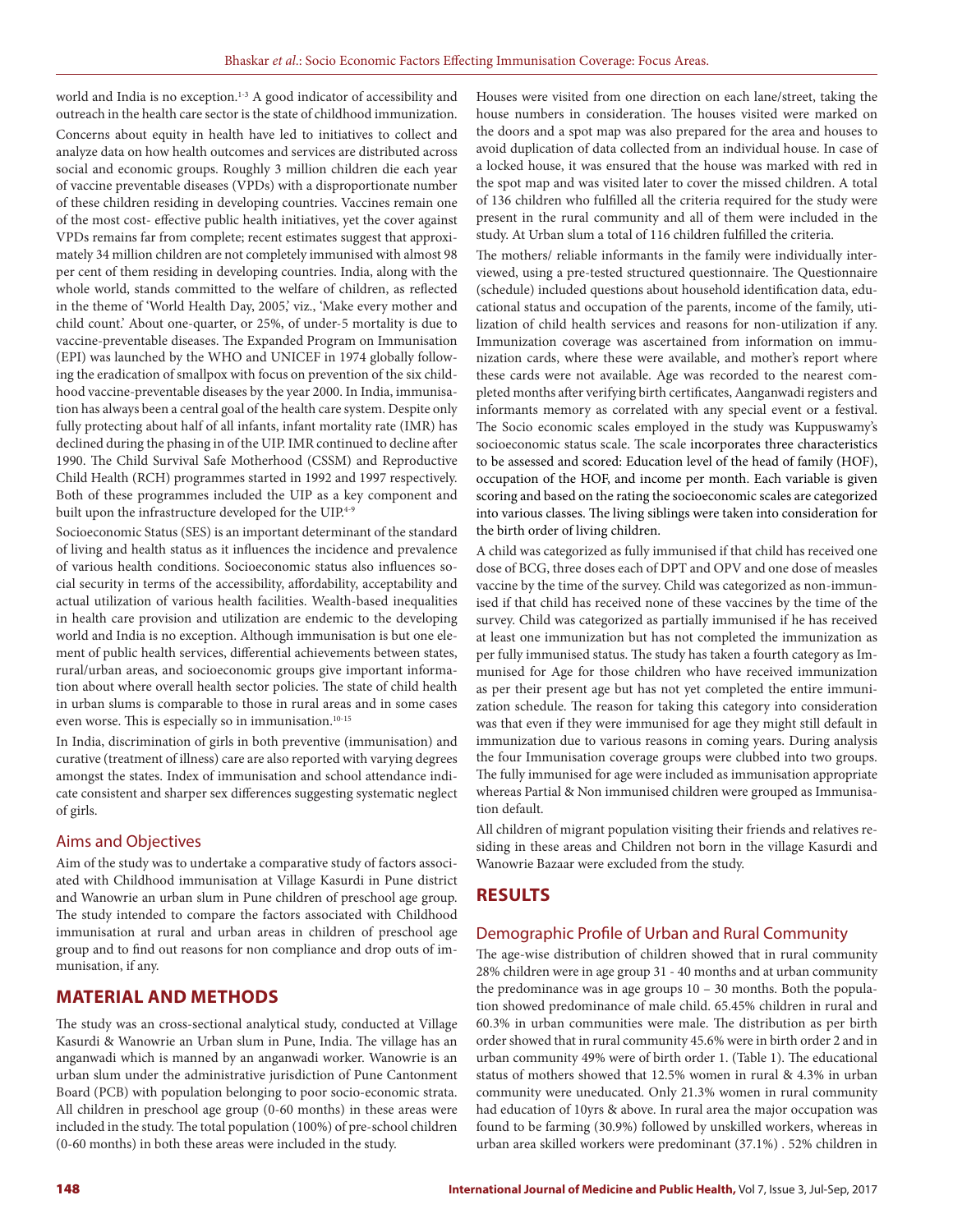rural community belonged to SES class IV i.e. upper lower class. At urban community 56% belonged to this class. Children in Lower SES class (class IV) were higher at rural community (10.3%) as compared to 4.3% in urban community. (Table 2)

#### Comparative analysis of Immunisation coverage

The Immunisation coverage at Urban community showed that 65.5% children were fully immunised whereas same at rural community it was 44.9%. The children who were partially immunised were 29.3% & 41.9 % in urban & rural community. 2.6 % children in urban community have not been immunised at all & the same rural community it was 11%. There was clear correlation between Immunisation coverage & domicile, which was statistically significant. (Table 3)

## Coverage of vaccines under UIP at urban & rural communities

Coverage of vaccines under UIP at urban & rural communities showed a marked variation. While BCG coverage was 87.7% & 79.8% in the two areas, OPV Zero coverage was 88.7% & 80.8%. Similarly, variation was noted in the coverage of the three doses of OPV/DPT. OPV-1 coverage was 85.8% & 72.4%, DPT-1 coverage was 92.2 % & 71.3 %, OPV-2 coverage was 79.9% & 78.5%, DPT-2 coverage was 80% & 69.4%, OPV-3 coverage was 66.4 % & 61.5 %, DPT-3 coverage was 64.3% & 60 % in urban and rural communities respectively. Measles coverage at urban & rural community was 72.5 % & 64.4 %. Booster dose coverage showed mild variation. While DPT-4 coverage was 60.1% & 54 % in urban and rural areas, DT coverage was 62.1% & 56.2 % respectively.

## Gender differential in Immunisation coverage

In Urban community, male children appropriately immunised were 70 % whereas the same for females was 65.2%. In rural community, however, the difference is more marked, with 60.7% male children appropriately immunised, as against only 25.5% female children. The difference among genders in rural area was statistically significant. (Table 4)

## Birth order and Immunisation coverage

While in urban community 84.6% of children of birth order >2 were appropriately immunised, only 15.8% of these children in rural area received appropriate immunisation. This was a statistically significant finding (Table 5).

## Mother's Literacy and Immunisation Coverage

In both urban & rural communities there was a significant association between Immunisation coverage & mothers education. As the mother's education increased the immunization coverage also improved. (Table 6)

## Source of information and Immunisation Coverage

At both the communities the main source of information was the doctors. At rural community, Anganwadi worker (AWW) played a significant role in providing information to the mothers about the immunization. (Table 7)

## Reasons for partial Immunisation / Reasons for Non Immunisation of the child

In both the communities, the main reason observed was ignorance 35.4% & 45.3% respectively at rural & urban community. Other common reasons include casual attitude of the parents (18.5% in urban area) and sick child (13% in rural area). (Table 8)

#### Additional findings

Though a considerable number of respondents had satisfactory knowledge about the Universal immunization programme, respondents' inability to name or identify diseases other than tuberculosis and poliomyelitis was evident at both the communities. There exists a wide gap in the knowledge regarding correct age of administration, doses, place of vaccination. A well established primary health care setup was seen at rural community but no such provision at urban community. The most of medical care was clinic oriented and no urban health post was established in the community or in vicinity for the residents. As most of them were from a low SES & involved in unorganized work sectors, not many were availing the facilities of health insurances.

## **DISCUSSION**

Rural urban difference in immunization coverage has been significant in most of the studies, with favourable outcome in urban areas as compared to rural. The dropout rate for DPT and OPV was also less in urban and semi-urban than in the rural areas. Gender differential was significant in the rural community. A number of studies have drawn attention to the problem of discrimination against the female child. They have shown that immunization coverage of female children is lower than males. Children with birth order <2 had a positive association in having better immunisation coverage as compared to a child with birth order >2.

Various studies have shown the relation of birth order with immunization coverage. The levels of immunization coverage were better in lower birth order as compared to the higher birth orders. There was a significant association between immunisation coverage & mothers education. As the mother's education increased the immunization coverage also improved. As Per NFHS – 3, percentage of children fully immunised born to mothers with no education was only 26.1% as compared to 71% in mothers with education 10yrs & above. Same for BCG was 64.7% & 96.55%, for Measles it was 41% & 86%. Education of women was directly related to the fertility pattern and also to other child-health indicators. Mother's education has shown important influence over child health care choices related to immunisation. This positive effect is purely driven by the knowledge and awareness associated with maternal education.

| Table 1: Children as per Birth order |        |                |              |       |          |              |  |
|--------------------------------------|--------|----------------|--------------|-------|----------|--------------|--|
|                                      | 1      | $\overline{2}$ | 3            | 4     | 5        | <b>TOTAL</b> |  |
| Rural                                | 55     | 62             | 14           | 5     | $\Omega$ | 136          |  |
| (% )                                 | (40.4) | (45.6)         | (10.3)       | (3.7) | (0.0)    | (100.0)      |  |
| Urban                                | 57     | 46             | $\mathbf{Q}$ | 3     | 1        | 116          |  |
| (% )                                 | (49.1) | (39.7)         | (7.8)        | (2.6) | (0.9)    | (100.0)      |  |
| <b>TOTAL</b>                         | 112    | 108            | 23           | 8     | 1        | 252          |  |
| (%)                                  | (44.4) | (42.9)         | (9.1)        | (3.2) | (0.4)    | (100.0)      |  |

#### **Table 2: Urban- Rural distribution as per SES**

| U/R   | Lower (V) | <b>Upper</b><br>Lower<br>(IV) | Lower<br>Middle(III) | Upper<br><b>Middle</b><br>(III) | <b>TOTAL</b> |
|-------|-----------|-------------------------------|----------------------|---------------------------------|--------------|
| Rural | 14        | 72                            | 46                   | $\overline{4}$                  | 136          |
| (96)  | (10.3)    | (52.9)                        | (33.8)               | (2.9)                           | (100.0)      |
| Urban | 5         | 65                            | 41                   | 5                               | 116          |
| (96)  | (4.3)     | (56.0)                        | (35.3)               | (4.3)                           | (100.0)      |
| TOTAL | 19        | 137                           | 87                   | 9                               | 252          |
| (%)   | (7.5)     | (54.4)                        | (34.5)               | (3.6)                           | (100.0)      |

Comparative analysis of Immunisation coverage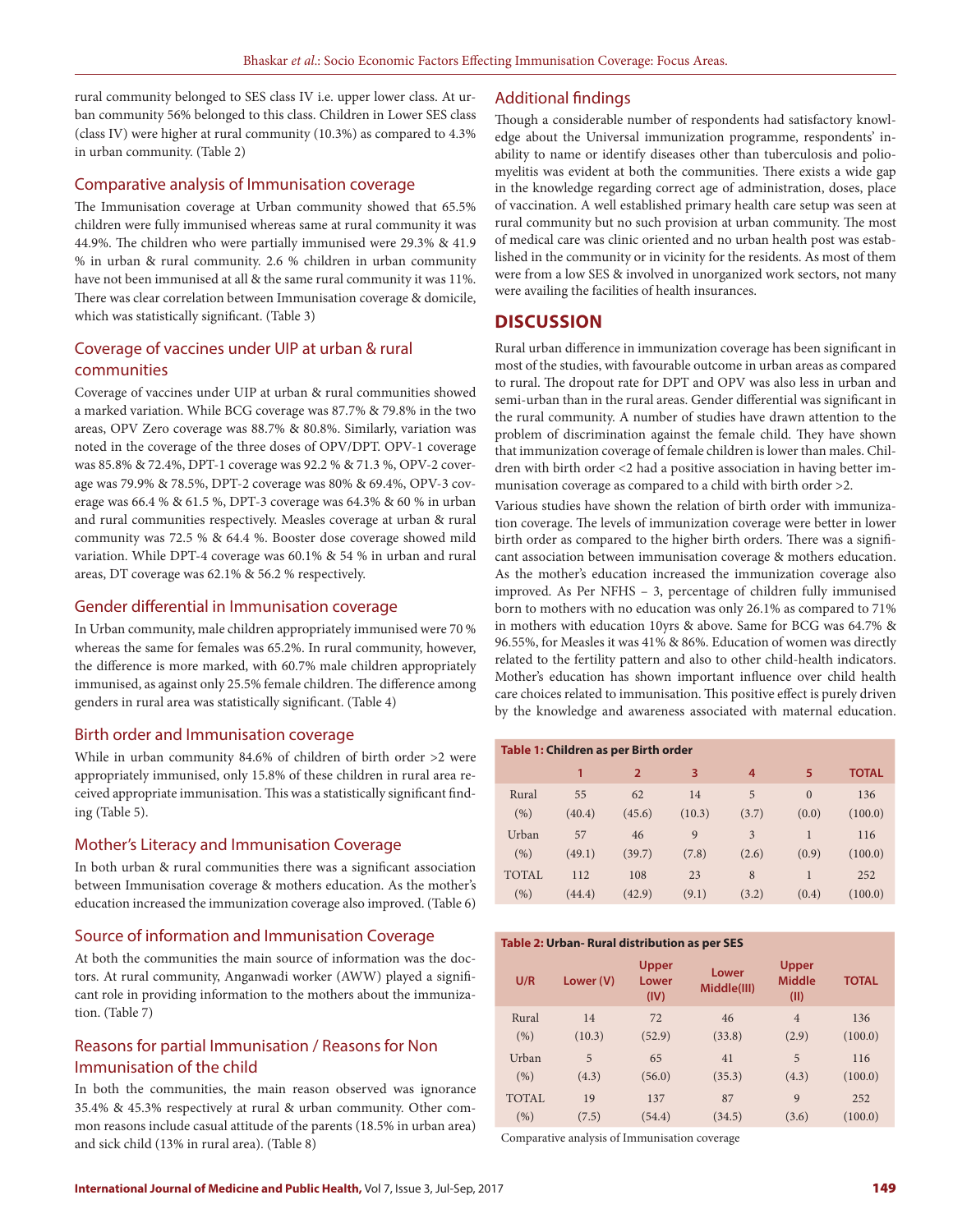| <b>Table 3: Urban Rural Differences in Immunisation Coverage</b> |                                  |                             |                         |                               |              |  |  |
|------------------------------------------------------------------|----------------------------------|-----------------------------|-------------------------|-------------------------------|--------------|--|--|
|                                                                  | <b>Fully</b><br><b>Immunised</b> | <b>Immunised</b><br>for Age | <b>Not</b><br>immunised | <b>Partially</b><br>immunised | <b>TOTAL</b> |  |  |
| Urban                                                            | 76                               | 3                           | 3                       | 34                            | 116          |  |  |
| (96)                                                             | (65.5)                           | (2.6)                       | (2.6)                   | (29.3)                        | (100.0)      |  |  |
| Rural                                                            | 61                               | 3                           | 15                      | 57                            | 136          |  |  |
| (9/6)                                                            | (44.9)                           | (2.2)                       | (11.0)                  | (41.9)                        | (100.0)      |  |  |
| <b>TOTAL</b>                                                     | 137                              | 6                           | 18                      | 91                            | 252          |  |  |
| (% )                                                             | (54.4)                           | (2.4)                       | (7.1)                   | (36.1)                        | (100.0)      |  |  |

| Table 4: Gender differential in Immunisation coverage |                                    |                                       |              |  |  |  |  |
|-------------------------------------------------------|------------------------------------|---------------------------------------|--------------|--|--|--|--|
| <b>Sex</b>                                            | <b>Immunisation</b><br>Appropriate | <b>Immunisation</b><br><b>Default</b> | <b>TOTAL</b> |  |  |  |  |
| Male                                                  | 54                                 | 35                                    | 89           |  |  |  |  |
| (% )                                                  | (60.7)                             | (39.3)                                | (100.0)      |  |  |  |  |
| Female                                                | 12                                 | 35                                    | 47           |  |  |  |  |
| (% )                                                  | (25.5)                             | (74.5)                                | (100.0)      |  |  |  |  |
| Total                                                 | 66                                 | 70                                    | 136          |  |  |  |  |
| (% )                                                  | (48.5)                             | (51.5)                                | (100.0)      |  |  |  |  |

Chi square: 13.83; df: 1; p<0.05

Chi square: 1021.9; df: 3; p<0.05

| Table 5: Birth order and Immunisation coverage |                |               |                |                |                          |                |  |
|------------------------------------------------|----------------|---------------|----------------|----------------|--------------------------|----------------|--|
| <b>Immunisation</b>                            |                | <b>Urban</b>  |                |                | <b>Rural</b>             |                |  |
| Coverage                                       | $\leq$         | >2            | <b>Total</b>   | $\leq$         | >2                       | <b>Total</b>   |  |
| Immunisation<br>Appropriate<br>(%)             | 68<br>(66.0)   | 11<br>(84.6)  | 79<br>(68.1)   | 63<br>(53.8)   | 0 <sub>3</sub><br>(15.8) | 66<br>(48.5)   |  |
| Immunisation<br>Default<br>(% )                | 35<br>(34.0)   | 02<br>(15.4)  | 37<br>(31.9)   | 54<br>(46.2)   | 16<br>(84.2)             | 70<br>(51.5)   |  |
| Total<br>(% )                                  | 103<br>(100.0) | 13<br>(100.0) | 116<br>(100.0) | 117<br>(100.0) | 19<br>(100.0)            | 136<br>(100.0) |  |

**Table 6: Correlation of Mother's Literacy & Immunisation coverage in urban community.**

| <b>Immunisation Coverage Group</b> |                                           |                                       |            |  |  |  |  |
|------------------------------------|-------------------------------------------|---------------------------------------|------------|--|--|--|--|
| <b>Mothers Edn</b>                 | <b>Immunisation</b><br><b>Appropriate</b> | <b>Immunisation</b><br><b>Default</b> | Total      |  |  |  |  |
| 10 yrs & above $(\%)$              | 39(72.2)                                  | 15(27.8)                              | 54 (100.0) |  |  |  |  |
| $8-9$ yrs $(\%)$                   | 16(80.0)                                  | 4(20.0)                               | 20(100.0)  |  |  |  |  |
| $<8$ yrs $(\%)$                    | 22(59.5)                                  | 15(40.5)                              | 37(100.0)  |  |  |  |  |
| No Education $(\%)$                | 2(40.0)                                   | 3(60.0)                               | 5(100.0)   |  |  |  |  |
| Total $(\%)$                       | 79 (68.1)                                 | 37(31.9)                              | 116(100.0) |  |  |  |  |

Chi square: 468.8; df: 3; p<0.05

| Table 7: Source of information and Immunisation Coverage |              |            |                        |                |              |            |         |               |            |              |
|----------------------------------------------------------|--------------|------------|------------------------|----------------|--------------|------------|---------|---------------|------------|--------------|
|                                                          |              | <b>AWW</b> | Comm<br><b>leaders</b> | <b>Doctors</b> | <b>Media</b> | <b>MSW</b> | Paramed | <b>Family</b> | <b>NIL</b> | <b>Total</b> |
|                                                          | Urban $(\%)$ | 0(0.0)     | 04(3.4)                | 59(50.9)       | 14(12.1)     | 18(15.5)   | 09(7.8) | 08(6.9)       | 04(3.4)    | 116(100.0)   |
|                                                          | Rural $(\%)$ | 31(22.8)   | 02(1.5)                | 49(36.0)       | 04(2.9)      | 11(8.1)    | 13(9.6) | 21(15)        | 05(3.7)    | 136(100.0)   |
|                                                          | TOTAL (%)    | 31(12.3)   | 06(2.4)                | 108(42.9)      | 18(7.1)      | 29(11.5)   | 22(8.7) | 29(11)        | 09(3.6)    | 252(100.0)   |

At both the communities the immunization coverage significantly increased as per SES. The main reason observed was ignorance, which was 35.4% & 45.3% respectively at rural & urban community. Other common reasons include casual attitude of the parents (18.5% in urban area) and sick child (13% in rural area). Various studies over the years have suggested a number of causes of low immunisation coverage.

Universal immunization programme to begin with was introduced in every district of the country, and the target was to achieve 100% immunization coverage although technically 85% coverage levels would ensure herd immunity. Vaccination coverage determines the herd immunity being developed in the community to prevent any outbreaks. The immunization coverage found in the rural and urban slum was way below the expected goals and the development of herd immunity in these locations is a question mark. This reiterates the fact that the coverage has to be improved and herd immunity needs to be developed to ensure effective vaccination and prevent vaccine preventable diseases.

A well established primary health care setup is seen at rural community but no such provisions exist on ground at urban communities. The most of medical care is clinic oriented. The recommendations for urban communities to have urban health post still are far from implementation in the area. Is no uniform set of norms for urban health posts? In rural areas, an ANM/AWW visits the village and provides community-based services. This is not true for urban slums. Women have to go to a hospital or dispensary to avail of basic services such as immunisation of their children or antenatal care during pregnancy. As a result the urban poor have to spend time and money in travel to the hospital/dispensary to avail of services. There exists no uniform set of norms for urban health posts. In rural areas, an ANM/AWW visits the village and provides community-based services. This is not true for urban slums. Women have to go to a hospital or dispensary to avail of basic services such as immunisation of their children or antenatal care during pregnancy.